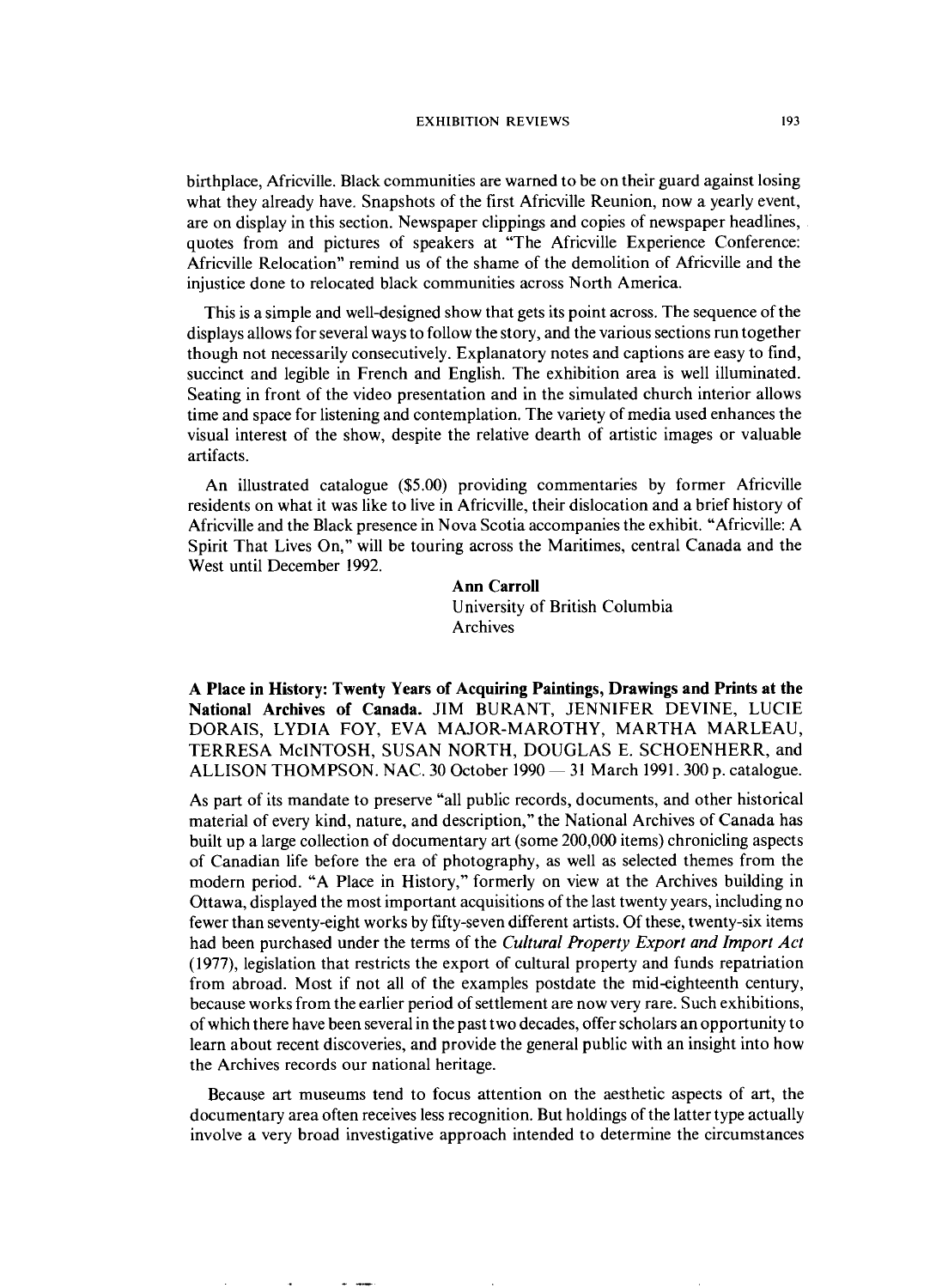## **ARCHIVARIA 32**

under which the work was created and the degree to which it accurately records historical fact, together with the usual issues of art historical context and authenticity. This in turn produces some interesting clues to attribution that might not otherwise emerge. In mounting an exhibition of documentary art, the principal difficulty is in striking a balance between the necessity to explain and the problem of overwhelming the casual visitor with a mass of technical detail.

In this exhibition, anthropological and ethnographic records, topographical landscape, historical portraiture and an assortment of more recent poster and commercial designs are arranged in chronological and thematic order in four sections, each introduced by a brief text. The first segment, "As Long as the Sun Shall Shine: The First Peoples", includes works by Angelica Kauffmann, and her Swiss compatriots, Rodolphe von Steiger and Peter Rindisbacher, alongside those by Paul Kane and American Theodore J. Richardson (who inspired Emily Carr to paint West Coast Indian villages). Kauffmann, who never visited Canada, recorded an authentic "mother's parka" of ringed seal in *Woman in Eskimo Clothing from Labrador* of 1768- 1772. The garment, modelled by **a** European, incorporates a large boot designed to carry a young child, an extinct motif known only from writings of eighteenth-century explorers and a few engravings. The scientific purpose is in sharp contrast with the Romantic vision of Frances Ann Hopkins, whose husband served with the Hudson's Bay Company. Her work, entitled *Left to Die,* incorporates Plains Indian garb in a sentimental grand manner *tableau* that speaks *as* much to European perceptions of Canada as it does to native customs and attire.

Under the heading "Artists in a New Land", nineteenth-century topographical paintings by professionals and amateurs are presented. An album by Lord Dalhousie's official draughtsman appears beside a rare sketch of a farmhouse interior by a physician who accompanied the Prince of Wales on his tour of British North America in 1860. Here, too, is the work of Philip John Bainbrigge and George St. Vincent Whitmore, whose artistic association has only recently been documented *(Archivaria* 29, 168-172). The highlight of this section, however, is a small oil panel by William G.R. Hind, entitled *Harvesting Hay, Sussex, New Brunswick.* Purchased as a work by "R.J. Best", the present attribution to Hind was confirmed when an archivist identified the tiny white church in the middle-ground as one in Sussex, New Brunswick, where the artist retired in 1879.

"Timeless Mementos", the third portion of the exhibition, is given over to portraits of Canadian historical figures, reflecting the National Archives' commitment under its 1968 agreement with the National Gallery of Canada to maintain a National Portrait Collection. Some examples are executed by artists resident in Britain, but more typical of local trends is a cut-paper silhouette of *Louis-Joseph Amédée Papineau*, son of the exiled Quebec patriote, whose profile was taken by the French artist, Auguste Edouart, during the sitter's exile in the United States in 1840.

The final segment of the exhibition, "Our Times: Art as a Record in the 20th Century" recognizes photography as the chief documentary tool of the modern era, and shifts the focus to emblems of national identity-such as the 1959 logo that emblazoned the initials 'CN' in the consciousness of every rail traveller in Canada. Also represented are Canadian artists, whose papers are deposited in the National Archives, as well as editorial cartoonists, now regularly exhibited at the Canadian Museum of Caricature on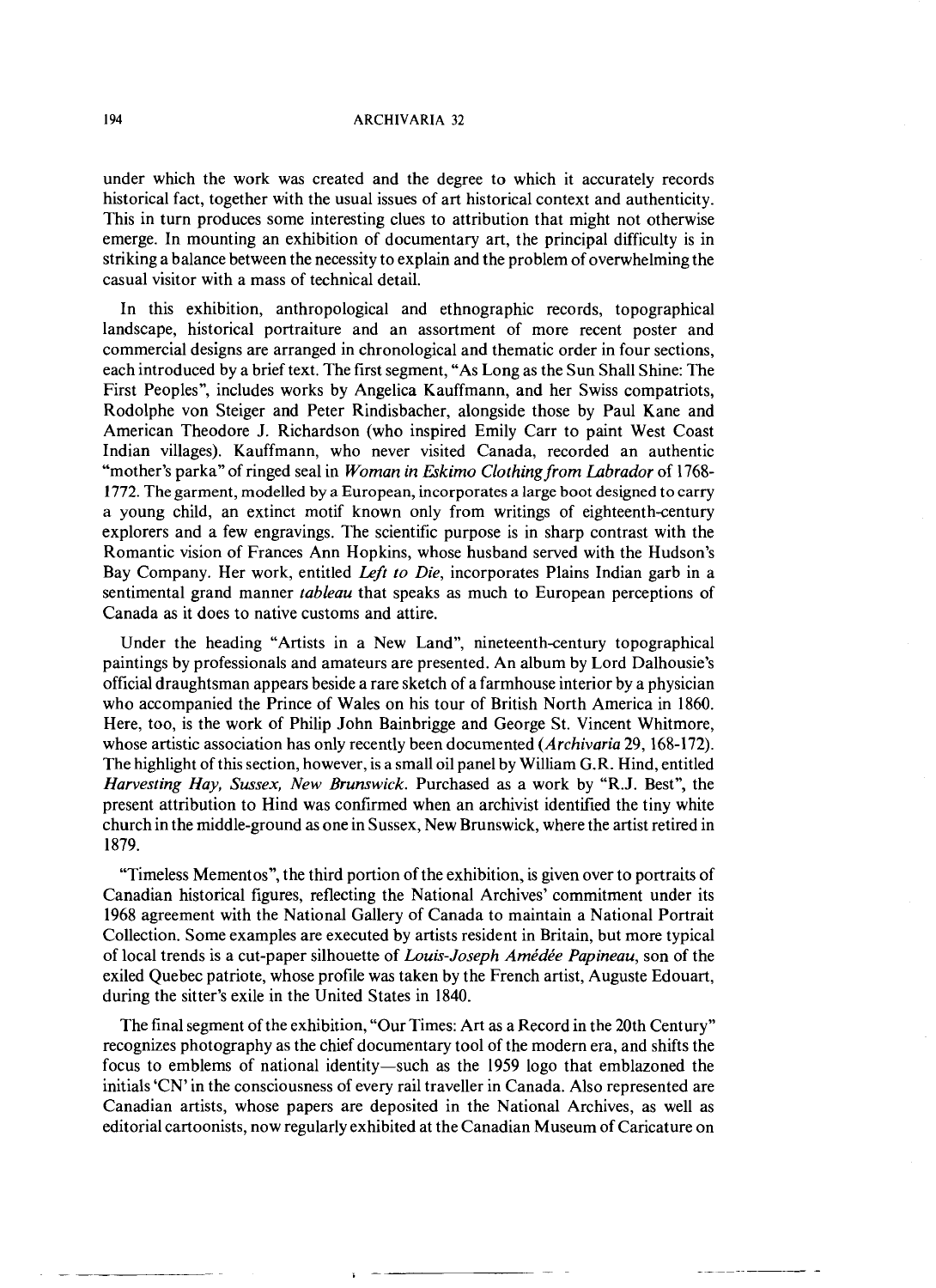

William George Richardson Hind (1833-1889). Harvesting Hay, Sussex, New Brunswick, ca. 1880. Courtesy Documentary Art & Photography Division, National Archives of<br>Canada.